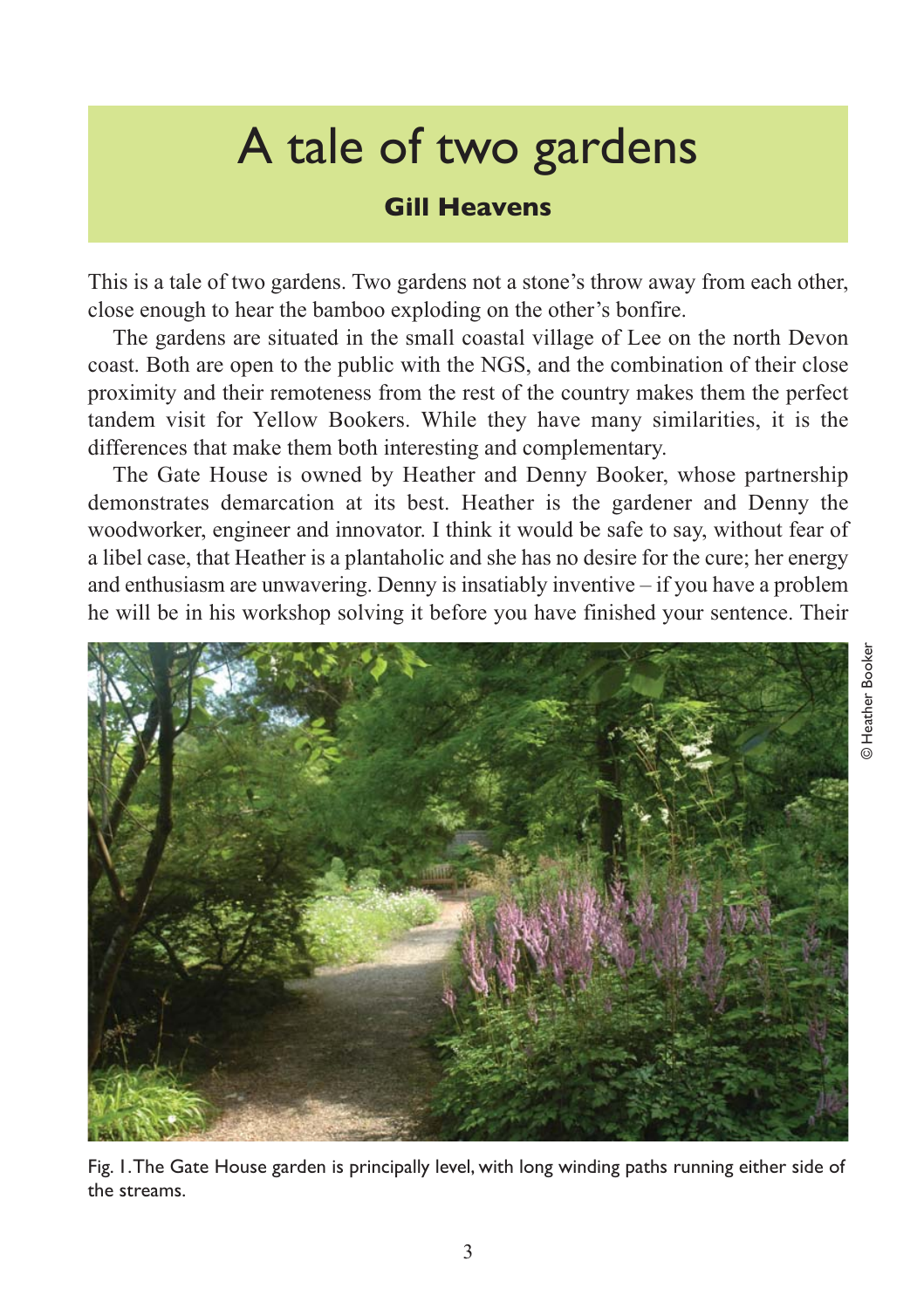

Fig. 2 Cliffe was cut out of a steep field and is mainly terraced, with steep paths and flights of steps to carry you up and around the garden.

garden nestles in the bosom of the village, down a narrow lane, in a wooded valley, which enables it to be both secluded and at the same time at the heart of things.

Cliffe garden is owned by Gwyn and Linda Humphreys, who moved to Cliffe in 2005. They were initially seduced, understandably, by the phenomenal coastal views to the north rather than the extensive garden to the south. The Humphreys are not gardeners but garden lovers, and employ one full-time and one part-time gardener to manage the grounds. This doesn't mean they don't get their hands dirty. They both help out, and in this high-maintenance garden everyone's input is both necessary and appreciated.

The layout at Cliffe is unusual in that a road bisecting it acts as a natural division between the private and public domain. The bottom or house garden runs directly to the cliff edge and the lawn here has been nurtured by Gwyn allowing the Humphreys to play croquet in one of the most scenic locations where it's ever been played. The upper garden consists of mixed borders and woodland, a vegetable garden with potting shed, and the original greenhouse.

One of the most obvious differences in these gardens is the terrain. The Gate House garden is principally level, with long winding paths running either side of the streams, weaving around the site seductively (fig. 1). This allows for a gentle meander, slowing down the visitor, enforcing a more intense deliberate viewing; this is essential as there is so much to see.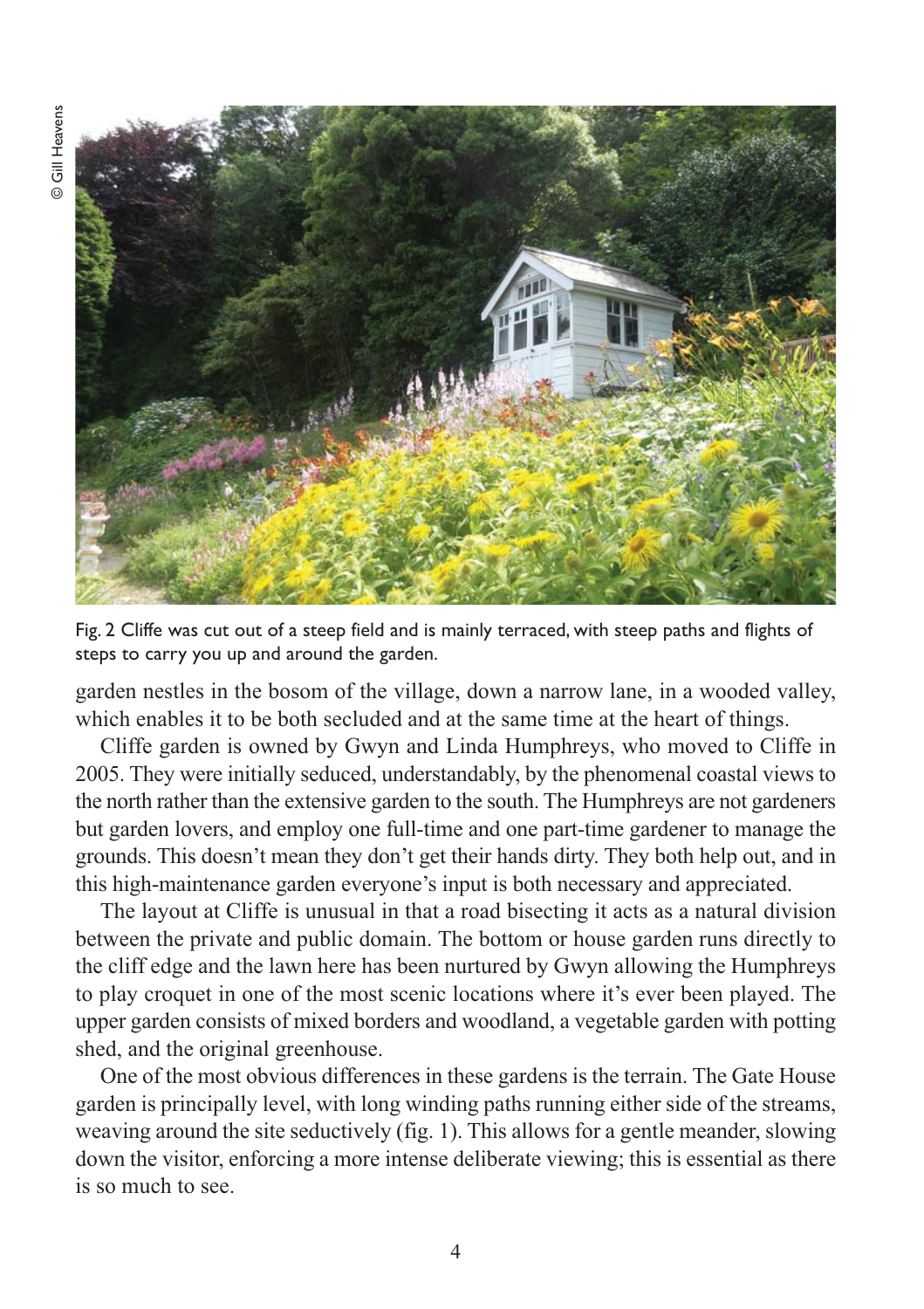

Fig. 3 The sea is backdrop to Cliffe's herbaceous borders.

Cliffe, however, was cut out of a steep field in the 1920s, a monumental task, and is mainly terraced (fig. 2). Steep paths zigzag into the woods and flights of steps carry you up and around the garden. The different levels afford alternative views of most areas of the garden: some borders can be seen from above, below and at eye level. There are eight benches situated around the garden, ensuring there are plenty of resting stations for the less energetic, and providing an ideal place for contemplation.

Water is an important factor in both gardens, but in very different ways. At Cliffe the presence of the sea is dominant. This natural backdrop has been used in planting schemes to show off plants to best effect, especially on the lawn beds where diaphanous cosmos, statice and bronze fennel allow the viewer glimpses Fig. 4 One of The Gate House streams.

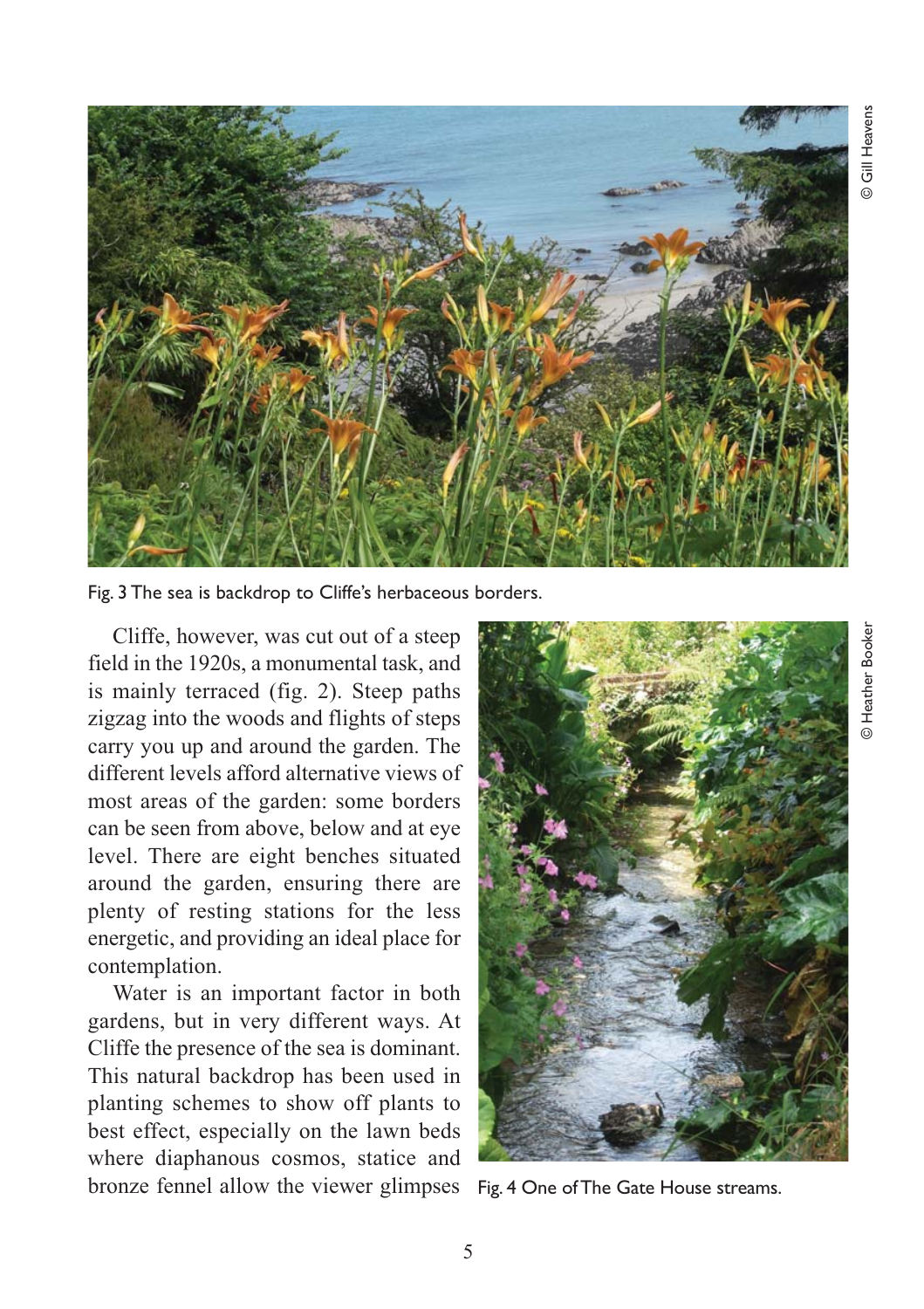**D** Heather Booker © Heather Booker



Fig. 5 *Rodgersia*.



Fig. 6 *Dicksonia antarctica*.

past the plants to the sea beyond (fig. 3). This is the only water feature in the garden, but what a water feature! Conversely, at The Gate House two streams run parallel through the garden, one of which becomes a large pool. The stream margins are bestrewn with lush planting including rodgersias, astilbes and iris (fig. 4). This planting conceals what may lie only a few metres ahead, invoking the sense of exploration. There are, of course, disadvantages to living in close proximity to a fast-running stream and Denny has constructed an adjustable barrage to protect the house from flooding, should such an event look imminent.

Heather grows an extensive collection of over a hundred rodgersias (fig. 5), and has bred many herself. They are arranged in a naturalistic manner around the garden and look perfectly at home in this woodland environment and are particularly spectacular in June when in full flower. They are by no

means the extent of her inventory. Mature shrubs and trees, including *Dicksonia antarctica* (fig. 6), *Taxodium distichum*, *Cornus* 'Porlock' and *Drimys winteri* create an exceptional upper storey, underplanted with a rich assortment of herbaceous perennials and grasses. Enormous pots carry magnificent *Sparrmannia africana* and *Brugmansia chlorantha*, between them providing extraordinary flowers throughout most of the year. A sunny corner is dominated by three large bananas, which have fruited for the last few years, even after, or perhaps because of, the recent harsh winters. They are kept company by the equally exotic leaves of *Melianthus major* and large clumps of elegant *Canna iridiflora*.

Cliffe has an eclectic and diverse plant collection (fig. 7). Plants range in size from the tiny *Phyla nodiflora* on the strip bed to the enormous *Pinus radiata* that dominates the woodland seating area. Colours range from the almost black *Zantedeschia* hybrid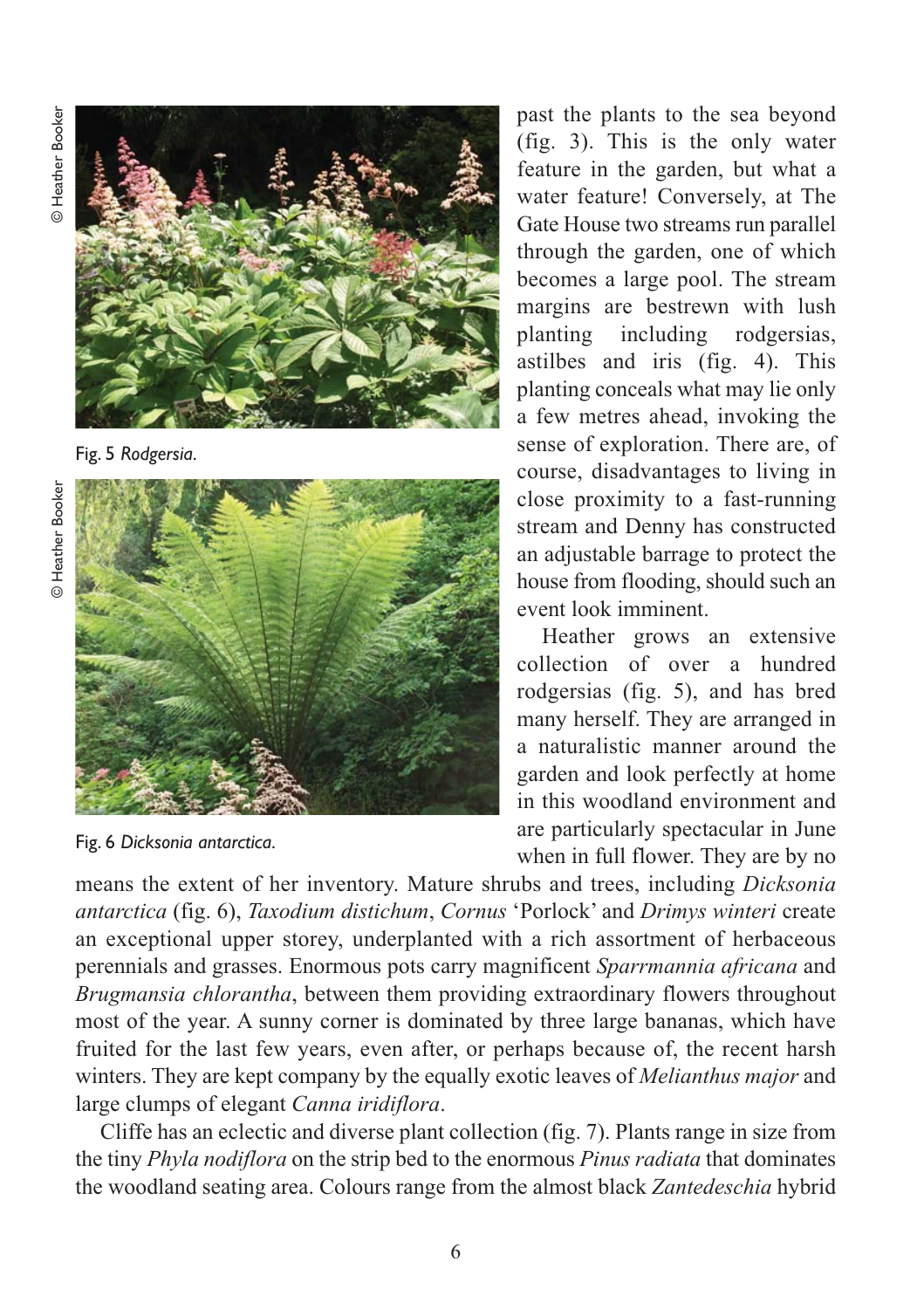

Fig. 7 Summer jumble at Cliffe.

to the pure white of *Potentilla fruticosa* 'Abbotswood'. Colour is an important factor in the garden, and as Linda enjoys the pastel colours and the head gardener loves the vibrant shades (front cover) there is a hue for everyone. A forty-year-old rose bed of delicious *Rosa* Fragrant Cloud sits side by side with recently constructed exotic borders

full of hedychiums, cannas and salvias. The Mediterranean bed, dominated by a *Eucalyptus pauciflora* subsp. *niphophila*, is packed with droughtloving plants such as *Agapanthus* 'Windlebrooke', *Cistus populifolius* and a large *Agave americana* (fig. 8). Other areas include a fuchsia bed, herbaceous borders and the shady cherry-tree bed, which leaves few plants without a suitable home.

Over the years many plants have been swapped and shared between the



two gardens. It has proved a good Fig. 8 *Agave americana* in the Mediterranean bed.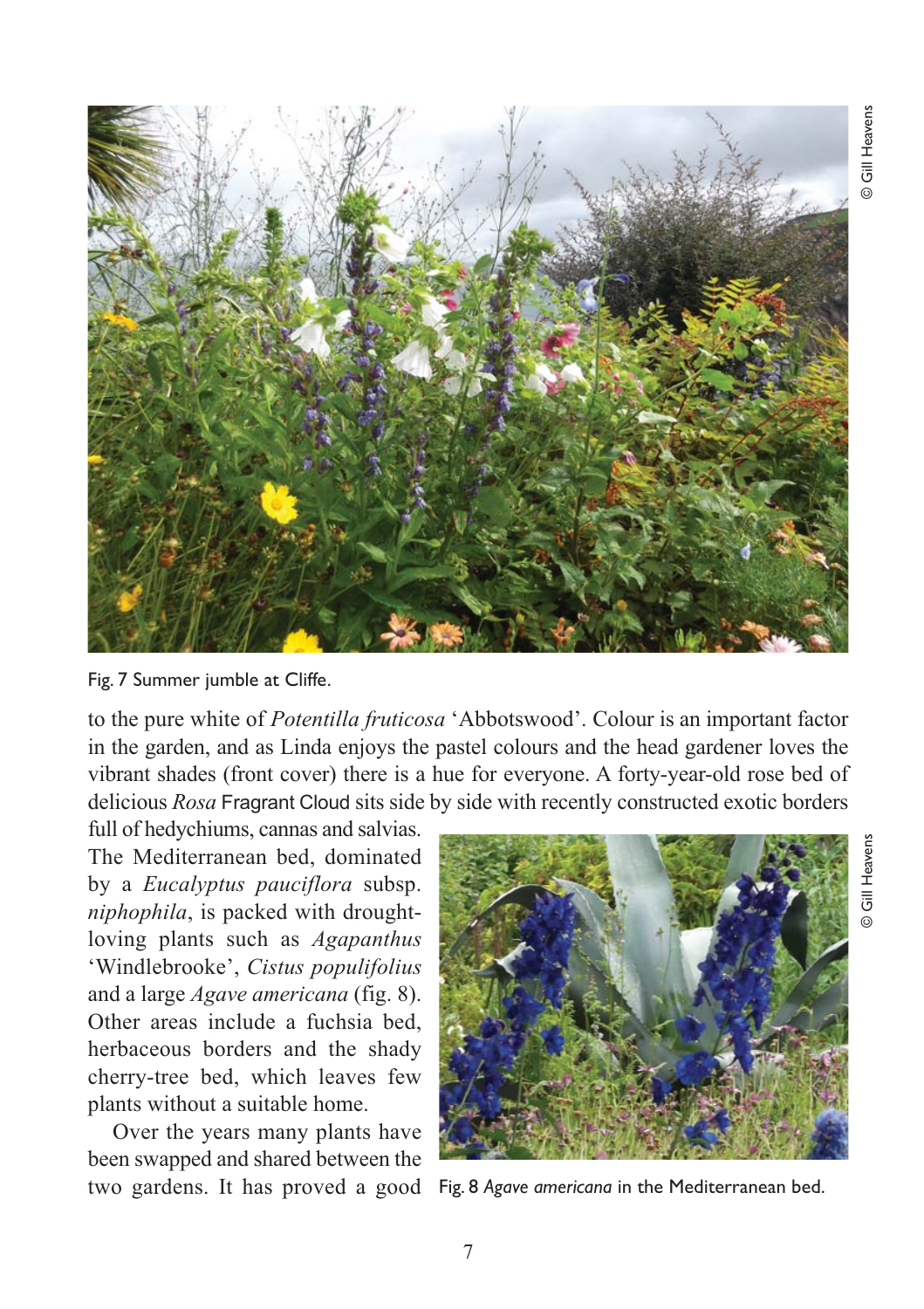way to ensure the survival of tender plants, as often one garden will have survivors when the other has losses. It is also what gardeners do. Any repetition of plants does not mean a similarity of planting. Just as when children leave home and develop their individual personalities, plants grow in different ways in the varying conditions, becoming taller, or stouter, or their flower colour varying in different soils and planting positions. At Cliffe one gazes through the flower spikes of *Stipa gigantea* to the expanse of sea and sky (fig. 9), at The Gate House it is towards spikes of blue delphiniums (fig. 10). Indeed the use of contrary plant associations can produce a totally different picture. At the Gate House *Miscanthus sinensis* 'Silberfeder' is planted on an island bed amongst other grasses and herbaceous perennials, attractive not only when in full growth and flower but throughout the winter, adding structure to the garden. At Cliffe it is grown adjacent to *Sambucus nigra* f. *porphyrophylla* 'Guincho Purple' which is equally effective, enhancing both specimens by contrasting the dark



Fig. 9 Grasses at Cliffe.

leaves of the purple elder and the 'silver feathers' of the miscanthus.

There is minimal hard landscaping at the Gate House; most notable are the beautiful brick-built footbridges which cross the stream, constructed by the multi-talented Denny. For the more observant, a short set of steps leading up to the small lawn area are made from what the Bookers believe to be apprentice-piece gravestones, which add an unexpected dark humour to the garden.

The terraces at Cliffe are retained by stunning dry stone walling, both functional and beautiful and, as such, would certainly have been approved

of by William Morris. They do, however, house hoards of snails and become covered in weed at the blink of an eye, so it is just as well Linda enjoys keeping them clear. Remarkably, blue tits, and a host of different insects and invertebrates, manage to set up home within the walls.

Both gardens suffer from lack of sunlight in winter and frosts persist; but the worst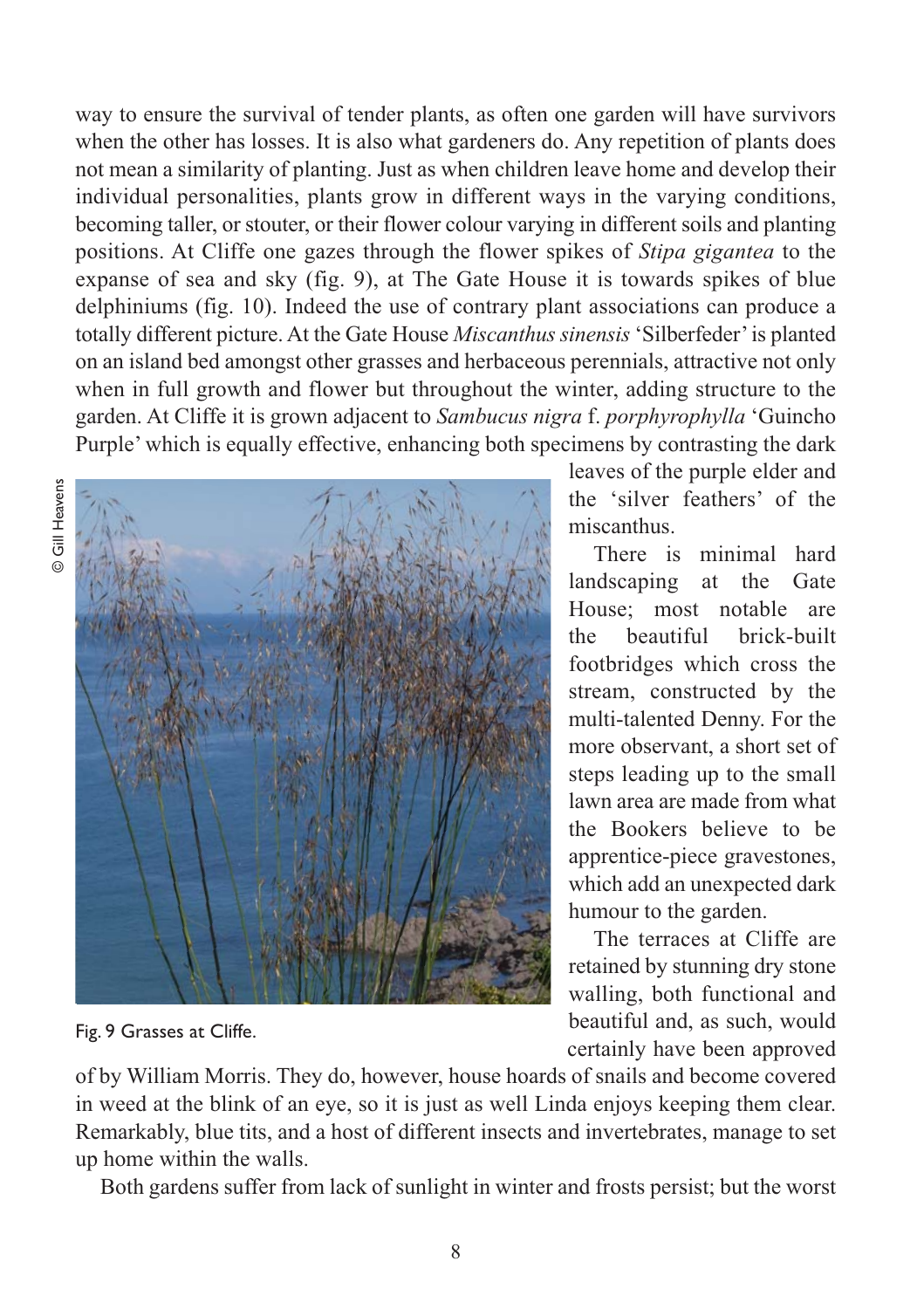

Fig. 10 And grasses at The Gate House.

of winter's weapons differ from location to location. The Gate House's valley forms a natural frost pocket and its sheltered position encourages cold air to linger in the valley. In winter it can appear a rimy wonderland which, although beautiful, has an underlying edge of the cruel snow queen about it.

Cliffe suffers from biting northerly winds, cruelly desiccating new growth in the spring, and it can sometimes provide the final nail in the coffin of plants that have struggled through the winter. The winds are particularly damaging at a vulnerable time of the year. Last spring, an *Azara serrata* toppled on to the almost flowering *Fritillaria imperialis*, tricky enough to grow here without a shrub falling on your head just as you were about to peak. The azara was hoisted back into position and luckily continues to thrive and produce masses of fragrant yellow flowers. The same cannot be said for the fritillaries. The protective planting along the roadside takes the wind up and over the lower public space, but in a garden with such a panorama there is always a compromise to be made between creating a shelter belt and retaining the view. Winter temperatures in the two gardens can differ by as much as 4 degrees, and in the summer months, too, Cliffe can be several degrees cooler.